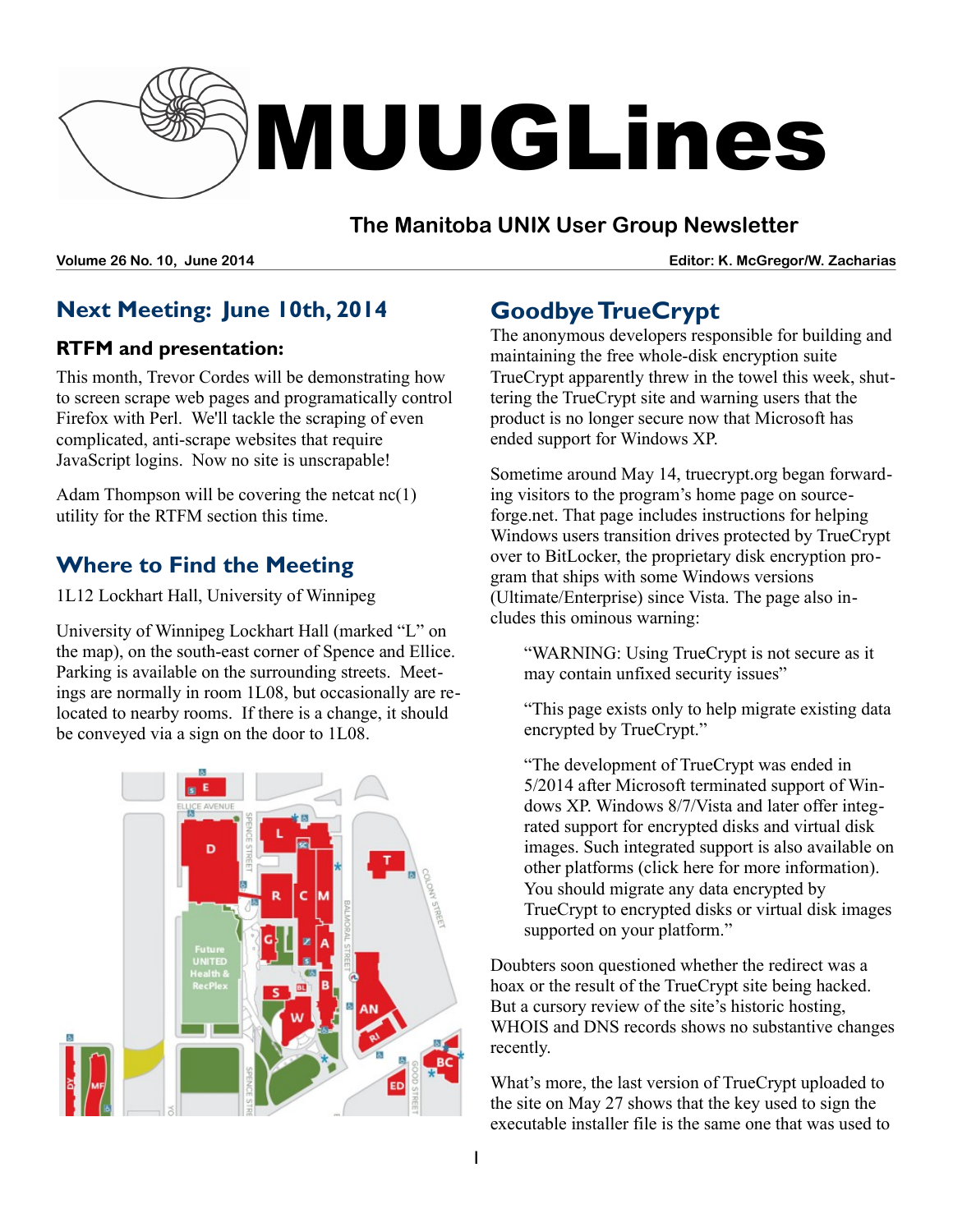sign the program back in January 2014. Taken together, these two facts suggest that the message is legitimate, and that TrueCrypt is officially being retired.

#### **Popularity Contest**

How popular are the various web servers? Nginx just tied Apache (at 39.2%) for sites in the top 10,000, and is now ahead of Apache for the top 1,000 (38.8% to 33.7%)!

#### **<http://tinyurl.com/72rl5jy>**

### **You Can Be a Kernel Hacker**

Kernel programming is often seen as a black magic. In Arthur C Clarke's sense, it probably is. The Linux kernel is quite different from its user space: many abstractions are waived, and you have to take extra care, as a bug in you code affects the whole system. There is no easy way to do floating-point maths, the stack is fixed and small, and the code you write is always asynchronous so you need to think about the concurrency. Despite all of this though, the Linux kernel is just a very large and complex C program that is open for everyone to read, learn and improve, and you too can be a part of it.

Check out the tutorial at Linux Voice:

**http://www.linuxvoice.com/be-a-kernel-hacker/**

## **Updates for Windows XP**

A simple registry change is all that's needed to continue to get security updates for Windows XP until 2019. The change makes Windows XP appear to be Windows Embedded POSReady 2009 to Windows Update, which will be eligible for these updates until April 9, 2019.

A Microsoft spokesperson said "We recently became aware of a hack that purportedly aims to provide security updates to Windows XP customers. The security updates that could be installed are intended for Windows Embedded and Windows Server 2003 customers and do not fully protect Windows XP customers. Windows XP customers also run a significant risk of functionality issues with their machines if they install these updates, as they are not tested against Windows XP. The best way for Windows XP customers to protect their systems is to upgrade to a more modern operating system, like" FreeBSD or Linux.

#### **<http://tinyurl.com/kurchqu>**

### **Raspberry Pi Compute Module**

Raspberry Pi Director of Hardware James Adams announced:

"The compute module contains the guts of a Raspberry Pi (the BCM2835 processor and 512Mbyte of RAM) as well as a 4Gbyte eMMC Flash device (which is the equivalent of the SD card in the Pi). This is all integrated on to a small 67.6x30mm board which fits into a standard DDR2 SODIMM connector (the same type of connector as used for laptop memory *[physically, not electrically – Ed.]*). The Flash memory is connected directly to the processor on the board, but the remaining processor interfaces are available to the user via the connector pins. You get the full flexibility of the BCM2835 SoC (which means that many more GPIOs and interfaces are available as compared to the Raspberry Pi), and designing the module into a custom system should be relatively straightforward as we've put all the tricky bits onto the module itself.

So what you are seeing here is a Raspberry Pi shrunk down to fit on a SODIMM with onboard memory, whose connectors you can customise for your own needs.

The Compute Module is primarily designed for those who are going to create their own PCB."

#### **<http://tinyurl.com/q4qyp46>**

### **Laser Internet to the Moon**

A joint project involving NASA and MIT researchers had demonstrated technology last year that could supply a lunar colony with broadband via lasers ("faster Internet access than many U.S. homes get") and has already demonstrated its worth in communications with spacecraft.

From ComputerWorld's article: "The Lunar Laser Communication Demonstration (LLCD) kicked off last September with the launch of NASA's LADEE (Lunar Atmosphere and Dust Environment Explorer), a research satellite [formerly] orbiting the moon. NASA built a laser communications module into LADEE for use in the high-speed wireless experiment. LLCD has already proved itself, transmitting data from LADEE to Earth at 622 Mbps (bits per second) and in the other direction at 19.44 Mbps, according to MIT. It beat the fastest-ever radio communication to the moon by a factor of 4,800."

Communicating at such distances means overcoming various challenges; one of the biggest is the variability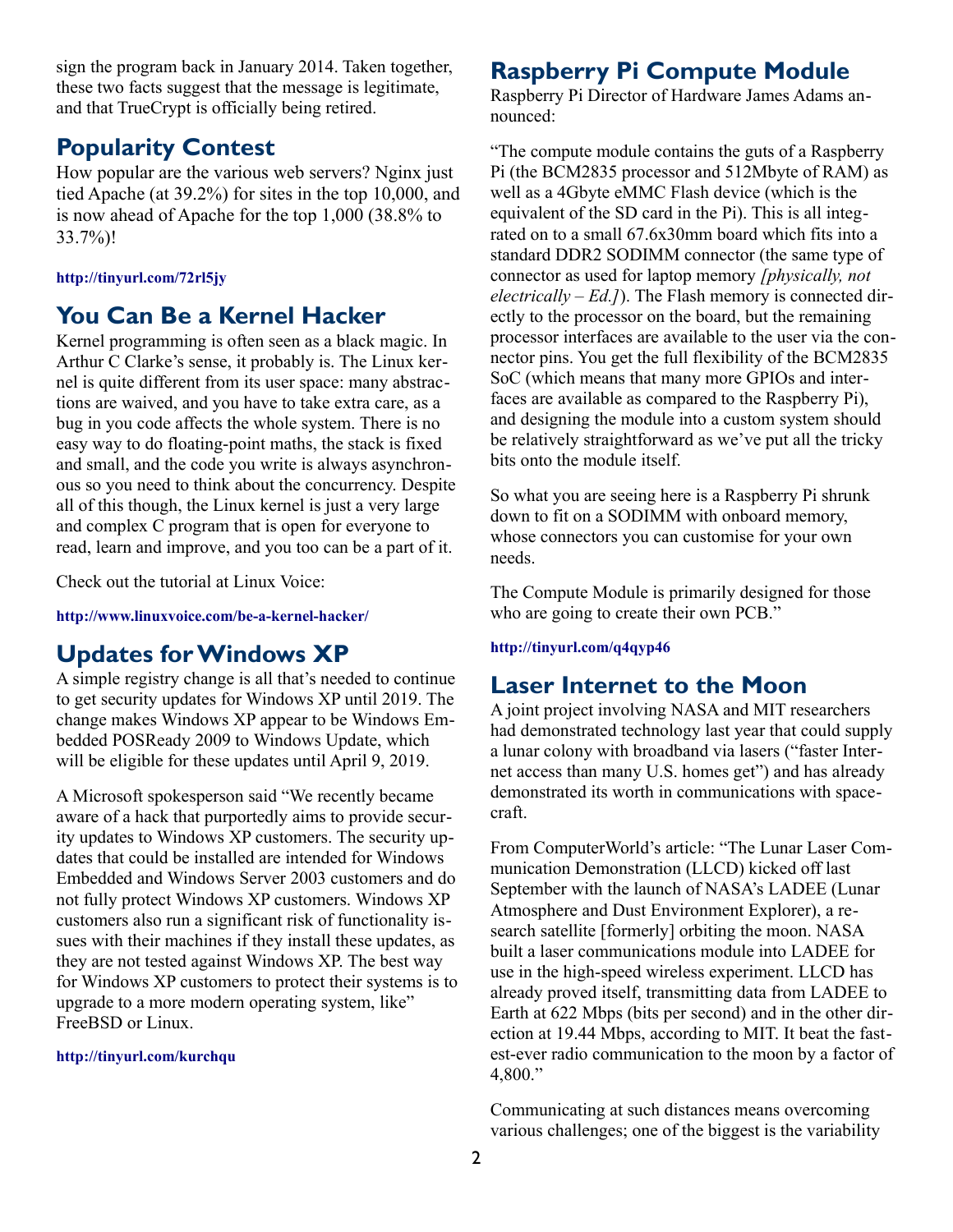in Earth's atmosphere. The LLCD didn't try to power through the atmosphere at only one spot, therefore, but used four separate beams in the New Mexico desert, each aimed "through a different column of air, where the light-bending effects of the atmosphere are slightly different. That increased the chance that at least one of the beams would reach the receiver on the LADEE.

Test results [were] promising, according to MIT, with the 384,633-kilometer optical link providing error-free performance in both darkness and bright sunlight, through partly transparent thin clouds, and through atmospheric turbulence that affected signal power." At the CLEO: 2014 conference in June, researchers will provide a comprehensive explanation of how it worked.

**<http://m.slashdot.org/story/202495>**

#### **OpenSSL Beyond Repair**

OpenBSD founder Theo de Raadt has created a fork of OpenSSL, the widely used open source cryptographic software library that contained the notorious Heartbleed security vulnerability. Desk File/Print

OpenSSL has suffered from a lack of funding and code contributions despite being used in websites and products by many of the world's biggest and richest corporations.

The decision to fork OpenSSL is bound to be controversial given that OpenSSL powers hundreds of thousands of Web servers. When asked why he wanted to start over instead of helping to make OpenSSL better, de Raadt said the existing code is too much of a mess.

"Our group removed half of the OpenSSL source tree in a week. It was discarded leftovers," de Raadt told Ars in

an e-mail. "The Open Source model depends [on] people being able to read the code. It depends on clarity. That is not a clear code base, because their community does not appear to care about clarity. Obviously, when such cruft builds up, there is a cultural gap. I did not make this decision... in our larger development group, it made itself."

The LibreSSL code base is on OpenBSD.org, and the project is supported financially by the OpenBSD Foundation and OpenBSD Project. LibreSSL has a bare bones website that is intentionally unappealing.

"This page scientifically designed to annoy web hipsters," the site says. "Donate now to stop the Comic Sans and Blink Tags." In explaining the decision to fork, the site links to a YouTube video of a cover of the Twisted Sister song "We're not gonna take it."

#### **<http://tinyurl.com/l8sj8lp>**

#### **Apple Lisa**

Thom Holwerda at OSNews writes: "I'm more or less assuming all of us are familiar with the Apple Lisa, Apple's and Steve Jobs' first attempt at turning Xerox PARC's work into a marketable product. It was a flop, but many of its ideas carried over onto the Macintosh, and in fact, Macintosh development took place on the Lisa.

Due to the fact few Lisas were sold, it's hard to get your hands on a working model, meaning most of us will never get the opportunity to actually use one. Luckily, there's a very advanced Lisa emulator available, written by Ray Arachelian. It's open source (GPL) and available



for Windows, Linux, and Mac OS X. Setting it up is remarkably easy (there are non-hqx Lisa operating system files too), but do note that technically, you need to own a Lisa yourself in order to use the ROMs. But, of course you do.

The Lisa user interface takes a bit of time to get used to, as its terminology is a bit alien, and some things feel quite a bit arbitrary from our modern, harmonised perspective. For instance, it took me a while to figure out how to open a new file in the Lisa office applications; it turns out that you need to double-click a special kind of icon ('stationary'), which the Lisa calls 'tear off station